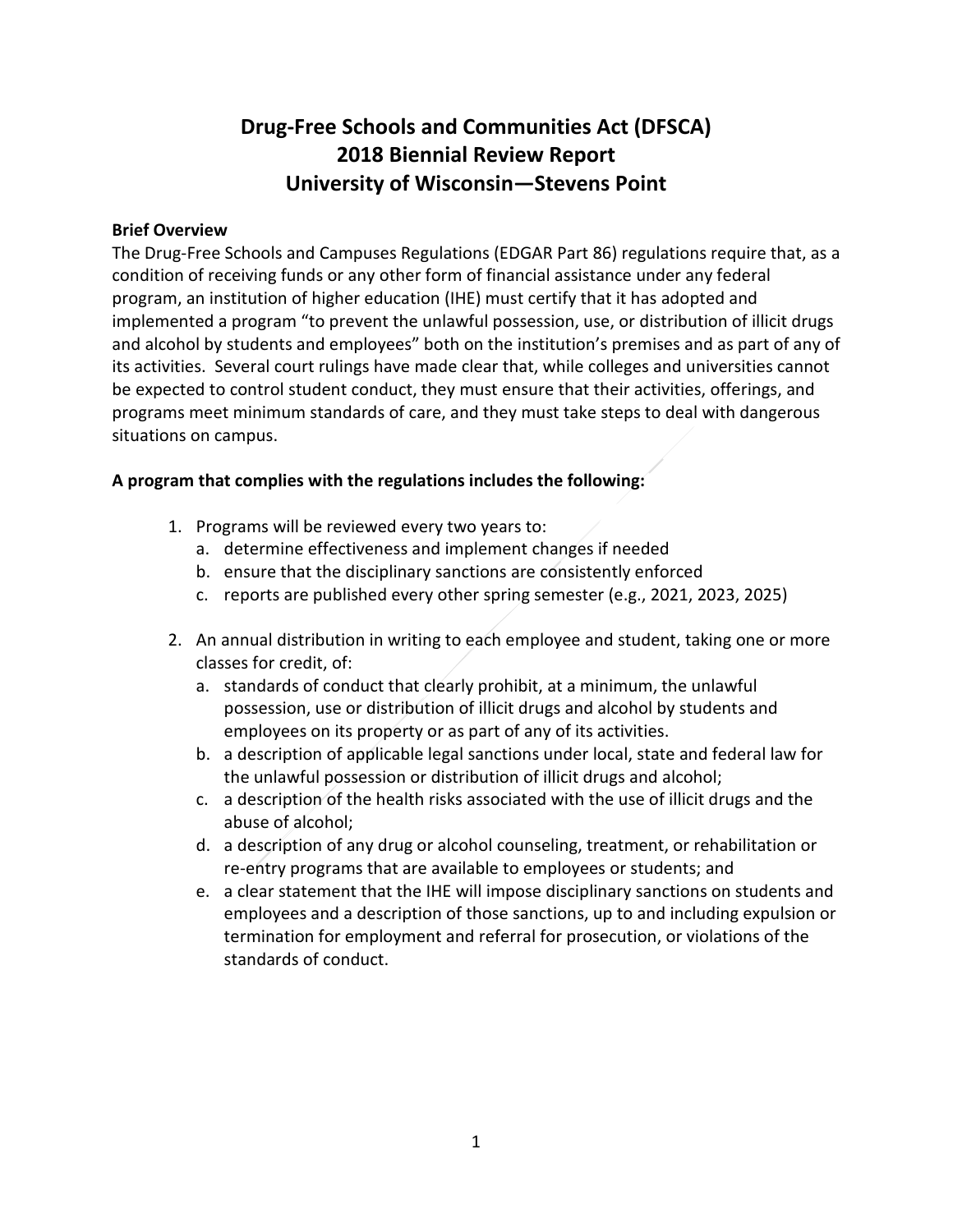## **Select Data**

The purpose and goals of the DFSCA are not new ideas for the nation's IHEs. Higher educational professionals have long recognized the serious effects of substance abuse on academic performance and, more generally, on the well-being of students.

The following data was gathered from the American College Health Association, National College Health Behaviors Assessment II in the spring of 2017. This information identifies substance abuse habits and consequences for UWSP in specific, thereby reinforcing the need for services and programs.

Student use

- 70% of students drink alcohol
- 31% of students binge drink, consume more than 5 drinks in a sitting
- 20% of students use marijuana
- 11% of students use cigarettes
- 9% of student use prescription drugs not prescribed for them

Consequences reported in past year from alcohol (consequences from other drugs not assessed)

- 57% of students have gotten sick/vomited from using alcohol
- 53% of student drinkers have had a hangover
- 21% did something they later regretted
- 10% had unprotected sex
- 5% got into trouble with police, residence hall, or other college authorities
- 2% had sex without consent

# **Review of the Drug and Alcohol Prevention Program**

A requirement of the DFSCA is a biennial review of the program, in specific, to:

- a) determine effectiveness and implement changes, if needed, and
- b) ensure that the disciplinary sanctions are consistently enforced.

The UWSP substance abuse prevention and intervention program includes universal, selective, and indicated prevention as defined by the Substance Abuse Mental Health Services Administration (SAMSHA). **Universal prevention** strives to ensure that all members of society understand that a behavior can have hazardous consequences. The prevention messages are aimed at the wider population regardless of an individual's previous experience or knowledge. **Selective prevention** targets people who are at greater risk for a particular outcome because they are members of a subgroup known to be at higher risk than the general population. **Indicated prevention** targets high-risk individuals who have signs or symptoms of a condition or have biologic markers indicating predisposition. Services and programs are provided by a variety of departments at the institution including but not limited to Center for Prevention, Office of the Dean of Students, Counseling Center, Health Service, Residential Living, Academic Affairs, Athletics and University Centers.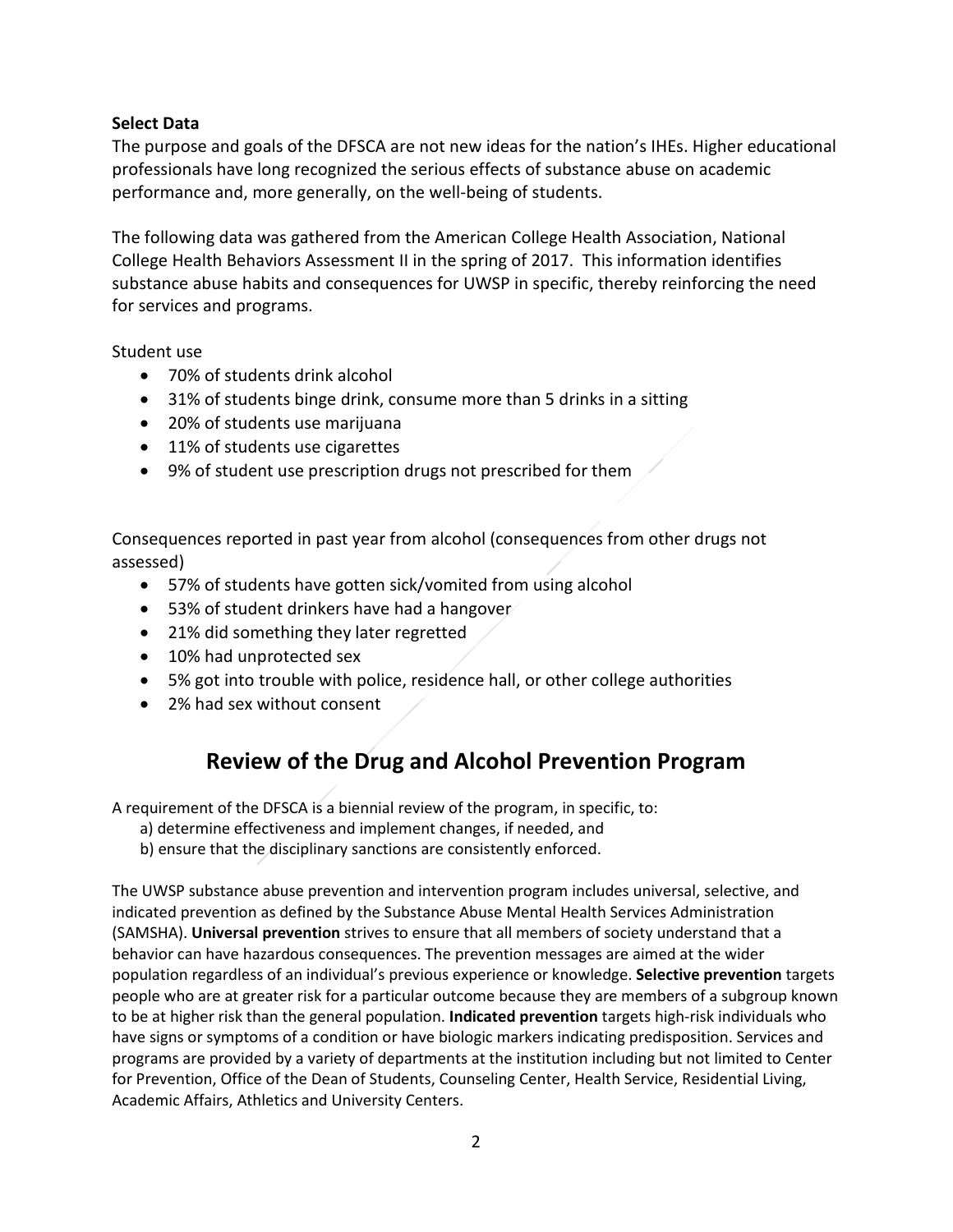#### **Universal Prevention Programs**

**Mandatory online education:** Incoming First-Year undergraduates, transfers, and graduate students were required to take Think About It, a mandatory online alcohol and other drug education course. 98.5% of UW-Stevens Point students complied with the request. The students who did not complete the program were charged a program fee and referred to an alternative program. This program was effective in boosting knowledge as well as behaviors. "Knowledge of alcohol and related behavioral health issues" improved 48%. The number of First-Year student drinkers increased by only 5%, compared to a national average of 15%, suggesting that our intervention reduced the onset of student drinking. Further, related data suggests that this intervention reduced the trajectory of drinking among pre-college drinkers. No changes are planned at this time.

**Electronic Check-Up to Go (Alcohol, Marijuana):** Web-based applications for students to voluntarily completed. Most often used by academic classes, PACE students, adjudicating officers, and educational program participants to provide personalized feedback on drug use. Feedback on use, consequences, expense, and health promotion goals is provided to each participant. User satisfaction with these programs was high, with 78% reporting finding useful information that was pertinent to their situation. Over 230 students completed each program during the review period. Greater promotion of these resources may result in greater use.

**Greek-letter student re-recognition and risk management**: Basic alcohol and other drug education is provided to members in large group meetings (80+ students) twice each academic year. Curriculum includes blood alcohol concentration, bi-phasic response, and drinking attitude activities, plus behavior-based feedback. Program satisfaction is high, with feedback reflecting on how pertinent the content is for of-age drinkers. Long-term behavioral outcomes are not assessed. Program evaluation for knowledge, skills, and behavioral changes could be improved.

**Student Health Services Patient Care**: All patients are screened for several "lifestyle" behaviors including substance use. Practitioner use the Alcohol Use Disorders Identification Test (AUDIT) on all new students. If a patient screens positively for use of alcohol, the patient receives a selective prevention intervention. Student outcomes are charted by the practitioner.

**Residential Living:** This department, housing 3,400 students on campus, offers on average 50 in-person and 20 display programs each calendar year. Examples of in-person programs include Partying Point, Alcohol Jeopardy, and Trivia Alcohol and Marijuana Awareness. Examples of display (bulletin board) programs include Myth Busters, Policy, Substance Use Fact or Fiction, and What's in your Drink. Presenters for these programs include but are not limited to peer educators, Center for Prevention professional staff, Counseling Center counselors, Community Advisors and Hall Directors. Satisfaction surveys are positive, and course evaluations indicate learning outcomes compliant with content of the programs.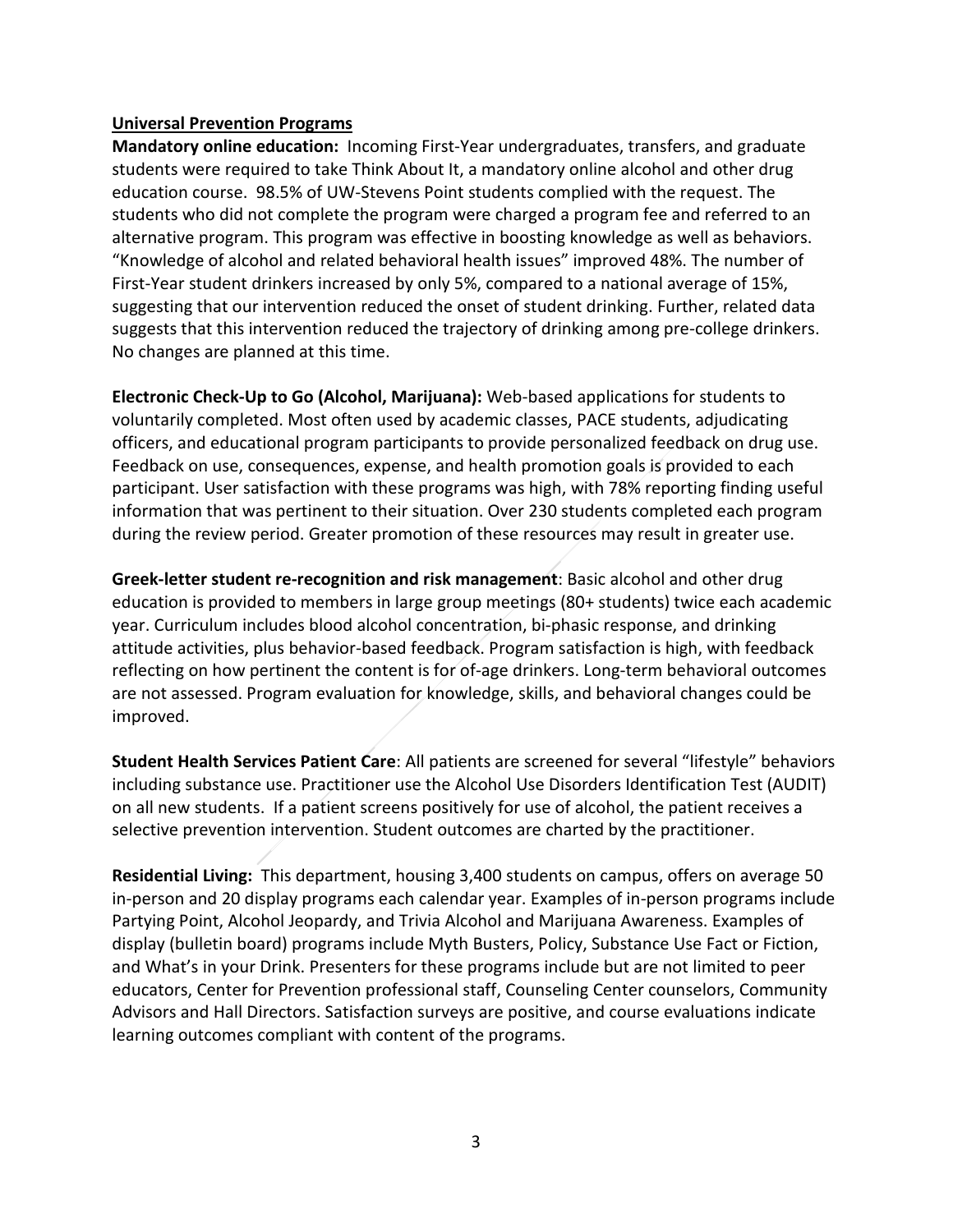**Professional Staff Training:** Community Advisors and Hall Directors received training on alcohol effects, sanction activities, and alcohol overdose indicators in the at the beginning of each semester.

**Drug screening for student athletes**: The Athletic Department randomly drug test student athletes once a month. Student athletes who fail a drug test are referred to the Dean of Students office for alcohol and drug education.

## **Select Prevention Programs**

Personal Alcohol Control through Exploration (PACE)—a group-based alcohol education program with a set curriculum to provide knowledge, challenge attitudes, and assess behaviors related to alcohol. First-time violators of the alcohol policy are sanctioned to PACE. Each participant attends a follow-up meeting with a trained peer educator to discuss their personal risk and future goals. Approximately 160 students participate in PACE annually. Satisfaction surveys are very high with most participants strongly agreeing or agreeing that the information was useful in helping them think about their drinking.

Student Health Services—After a patient screens positively for a substance use disorder, the practitioner provides the patient with the Alcohol Use Disorders Identification Test (AUDIT). The AUDIT score provides the practitioner with valuable information that is used to converse with the patient, providing foundation for further education and intervention. Student outcomes are charted by the practitioner.

### **Indicated Prevention Programs**

Brief Alcohol Screening and Intervention for College Students (BASICS)—provided for all students after their second violation of the campus alcohol use policies. Facilitated by professional staff, meetings are with the individual student and focused on personal history, knowledge of the drug, use of the drug, and goals for the future.

Cannabis Abuse Screening and Intervention for College Students (CASICS )- is a marijuana intervention program provided for all students after their second violation of marijuana use. During these two sessions participants meet 1-on-1 with a trained specialist who will help them to evaluate their own marijuana use, identify personal risks, and to plan ways to reduce consequences associated with their marijuana use. CASICS sessions are non-judgmental and are personalized to the interests and needs of the student.

**Marijuana Education**— After being sanctioned for marijuana, students are enrolled in Marijuana 101. It gives each participant an opportunity to explore respective choices surrounding marijuana and to consider whether those choices are consistent with college goals. There are 3 parts to this educational program

**Online Education -** Marijuana 101 is an online program aimed to aid students in assessing and evaluate their marijuana use, as well as helps students track their smoking behaviors. When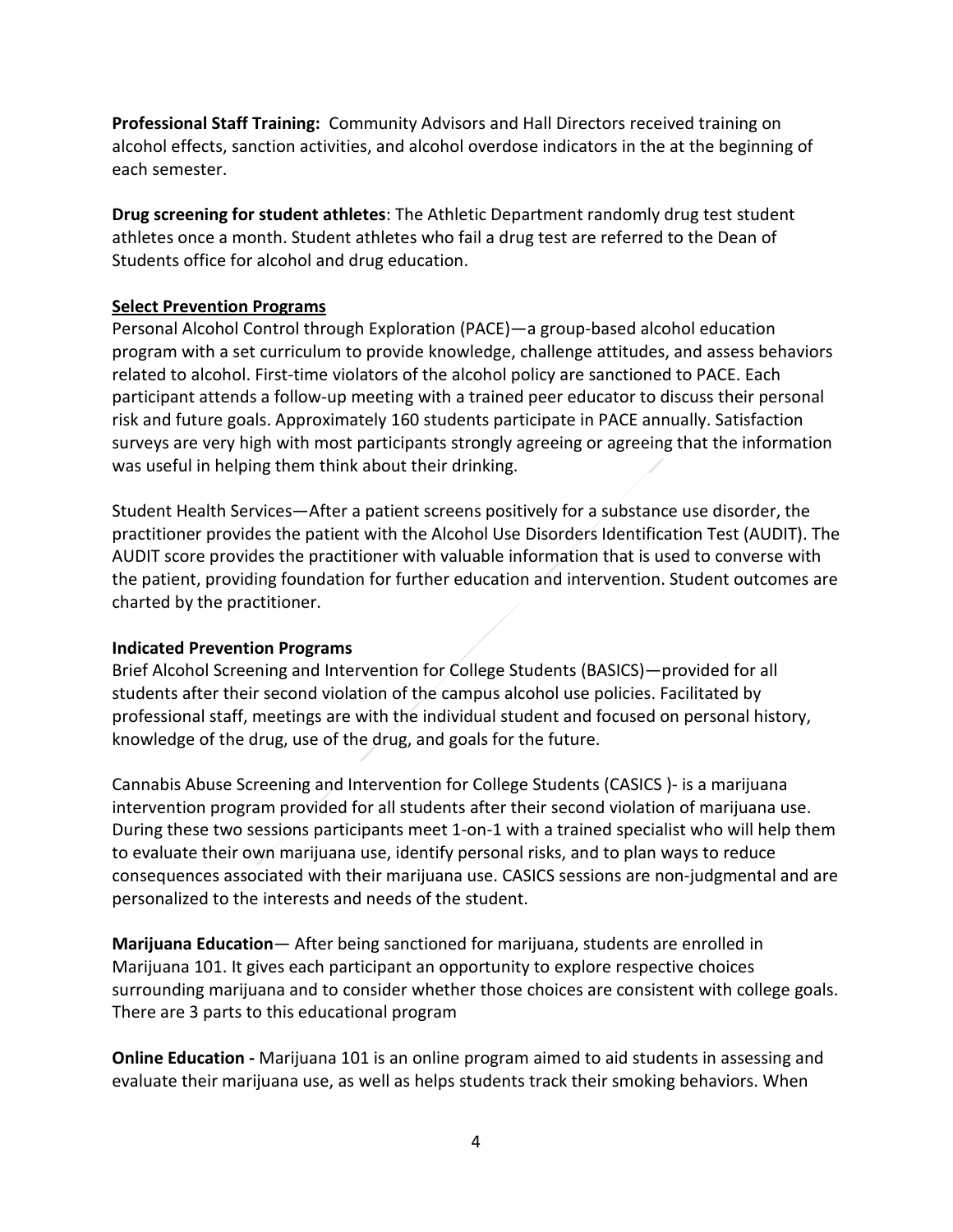students are referred to Marijuana 101, they will receive instructions on how to sign-up to begin completing the program.

**Follow-Up Meeting** – The one-on-one follow-up meeting is an opportunity for the participant to discuss marijuana use privately and explore possibilities for personal growth and change. It will take about 30 minutes.

**Follow-up Online Survey** - The last part of the sanction requirement is a short survey based on information contained in Part1. Students are asked to participate in Part 2 via email, which is sent 30 days after they complete Part1. This survey takes 15 minutes to complete.

**Student Health Services**—Professional staff are contacted if a student is referred to the local emergency room. The student receives a phone call from the Student Health Service staff for a future follow up. It is unclear what findings have been recorded for these services.

**Counseling Center**—Professional counselors are available for individuals with a substance use concern to meet and discuss their lifestyle concerns. Serious cases, in need of longer term treatment, are referred into the Stevens Point community. The demand for this service was disappointingly low. Future discussion will focus on how to help students self-identify and seek assistance.

## **Environmental Management Initiatives**

The Prevention Advisory Committee (PAC) and the Portage County AODA Coalition provide frequent and regular updates to the UWSP community on prevalence data and prevention strategies. This group developed and works on achieving goals for a strategic plan. Progress made in the strategic plan is listed in the goals section of this report.

University of Wisconsin System (UWS) Chapter 17 contains student non-academic disciplinary procedures. The chapter describes in detail definitions, hearings, notification, conduct that is subject to disciplinary action, disciplinary sanctions and procedures. UWS Chapter 18 contains policies regarding conduct on university lands. In specific, 18.09 details alcohol and other drug prohibitions including possession, consumption, and paraphernalia. This policy is readily available on the UWSP website.

Other campus departments that adopt and enforce alcohol and other drug policies (complementing UWS Chs 17 and 18) include, but are not limited to, the following and their purview. These policies are readily available on the UWSP website.

- Residential Living—on campus living, drinking by legal age residents, public area consumption, and parties.
- Dining and Summer Conferences—carry-ins, bartenders, consumption, donations, and outdoor events.
- University Centers—Basement Brewhaus service, student organizations, public area consumption, bartenders, outdoor events, and campus reservations.
- Athletics—student athlete drug testing, consumption, and sanctions.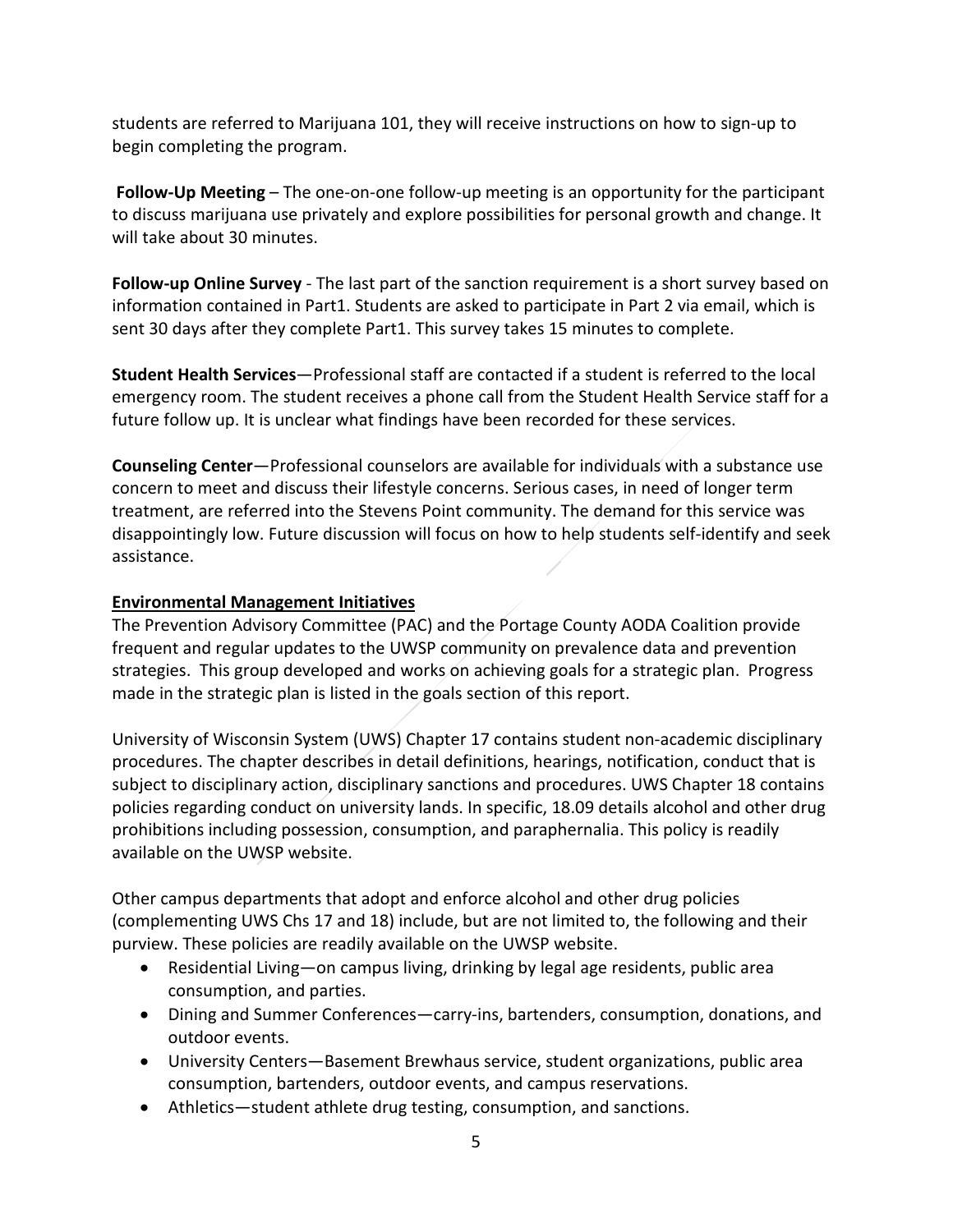## **Educational Sanctions**

To ensure sanctioning consistency, an alcohol sanctioning grid is utilized. The sanction grid is reviewed and updated as needed on an annual basis. The alcohol and drug sanction grids for UWSP can be found at the Office of the Dean of Students website at **<https://www.uwsp.edu/dos/Pages/stu-conduct.aspx>**.

This grid is intended to provide a guide for adjudicating officers to sanction students. All students found responsible are given the minimum selection of sanctions. The following table highlights the sanctions assigned over the past two years. Maxient, a vended product, serves as the database for sanctions. This data is pulled from the Maxient system.

| <b>Educational sanction</b> | # of students assigned 2016-2017 | # of students assigned 2017-2018 |
|-----------------------------|----------------------------------|----------------------------------|
| PACE (alcohol education     | 169                              | 135                              |
| class)                      |                                  |                                  |
| <b>BASICS</b> (personalized | 18                               | 14                               |
| alcohol education)          |                                  |                                  |
| Marijuana 101               | 46                               | 65                               |
| CASICS (Marijuana           | 5                                | 8                                |
| education)                  |                                  |                                  |
| Alcohol assessment          | 22                               | q                                |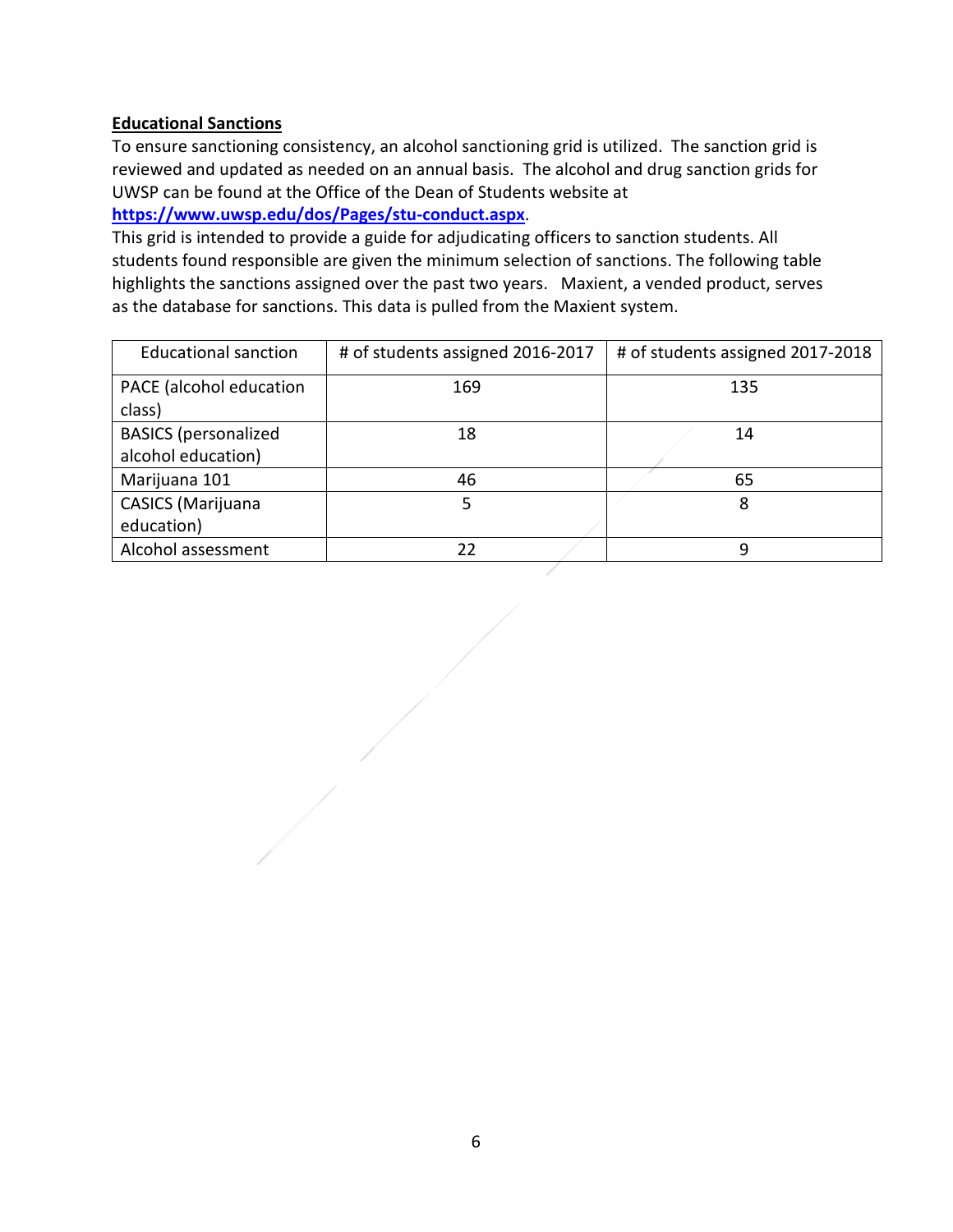## **Annual Notification**

A program that complies with the regulations includes an annual distribution in writing to each employee and student, taking one or more classes for credit. The Department of Education advances a checklist to aid campuses in meeting the minimum standards of an alcohol and other drug prevention program. The following is excerpted from the 2006 Complying With the Drug-Free Schools and Campuses Regulations: A guide for University and College Administrators, EDGAR Part 86. It reflects the institution's progress on the annual notification.

1. Does the institution maintain a copy of its drug prevention program? Yes, the alcohol and other drug prevention programs are kept in the Center for Prevention with the Program Manager.

2. Does the institution provide *annually* to *each employee* and *each student*, who is taking one or more classes for any type of academic credit except for continuing education units, written materials that adequately describe and contain the following?

- a) Standards of conduct that prohibit unlawful possession, use, or distribution of illicit drugs and alcohol on its property or as a part of its activities
- b) A description of the health risks associated with the use of illicit drugs and the abuse of alcohol
- c) A description of applicable legal sanctions under local, state, or federal law
- d) A description of applicable counseling, treatment, or rehabilitation or re-entry program
- e) A clear statement of the disciplinary sanctions the institution will impose on students and employees, and a description of those sanctions

Yes, the Office of the Dean of Students emails this information to all students, faculty, and staff on October 1st of each year. The email includes information surrounding the five points required above.

Information and interventions that were provided, however, include the following:

- General information is provided to each student and parent about AODA at the summer orientation Resource Fair (reaching all 1,400 incoming First-Year students).
- Residence hall policy booklets to all on campus students (3,400)
- Online promotion of the Rights and Responsibilities handbook detailing campus and system policies to the public announcement system for students and staff/faculty.
- Promotion of the campus sanctions at all alcohol education classes.
- Promotion of hazards of excessive AODA use at all alcohol education programs
- Education to members of the Greek-Life community
- Random drug screening among student-athletes

3. Does the means of distribution provide reasonable assurance that each student and staff/faculty receive the materials annually?

Yes, information to students, faculty, and staff emails listed that are updated daily. The emails lists included all currently enrolled students and currently employed faculty and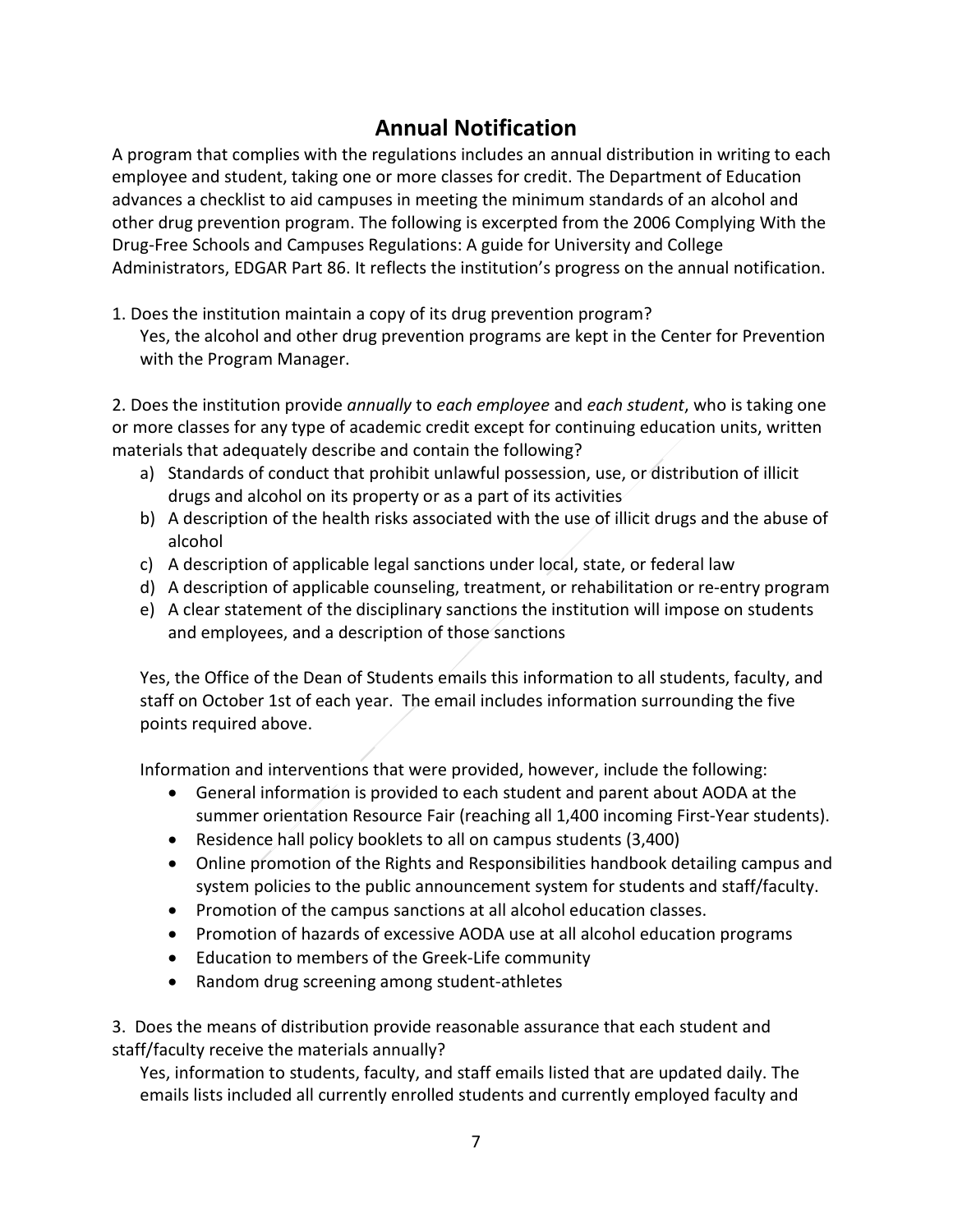staff. Additionally, items with this information were made available 24/7 via the university's website.

4. Does the institution's distribution plan make provisions for providing these materials to students who enroll or faculty who are hired at some date after the initial distribution?

Materials were consistently provided at the summer session and one month into the fall semester for students. Faculty received their materials through the campus email system in the fall semester.

5. In what ways does the institution conduct biennial reviews of its drug prevention program to determine effectiveness, implement necessary changes, and ensure that disciplinary sanctions are enforced?

Existing programs and services by various departments are evaluated internally to assess overall program effectiveness. Learning outcomes are taken from both the alcohol education class and the mandatory universal prevention program. The campus implements a biennial student alcohol and other drug survey to identify trends.

To implement changes, the Prevention Advisory Committee identifies priorities from the previous year's reviews and develops strategies to meet new goals.

A minimum sanctions grid is used to provide guidance for adjudicating officers in the sanctioning of students. The Office of the Dean of Students has established trainings and expectations for adjudicating officers, plus fully implemented Maxient, a conduct database to assist with the tracking of sanctions.

6. Who is responsible for conducting these biennial reviews?

The Program Manager for the Center for Prevention

7. If requested, has the institution made available, to the Secretary and the public, a copy of each requested item in the drug prevention program and the results of the biennial review?

This information is part of the annual security report and related materials can be accessed through the Center for Prevention and the Office of the Dean of Students.

### **Compliance Assessment**

### **Areas of favorable compliance**

- The institution has and maintains an alcohol and drug use prevention policy.
- The institution makes the alcohol and drug use policies widely available via website.
- The institution provides services and activities to promote a strong drug-free campus environment.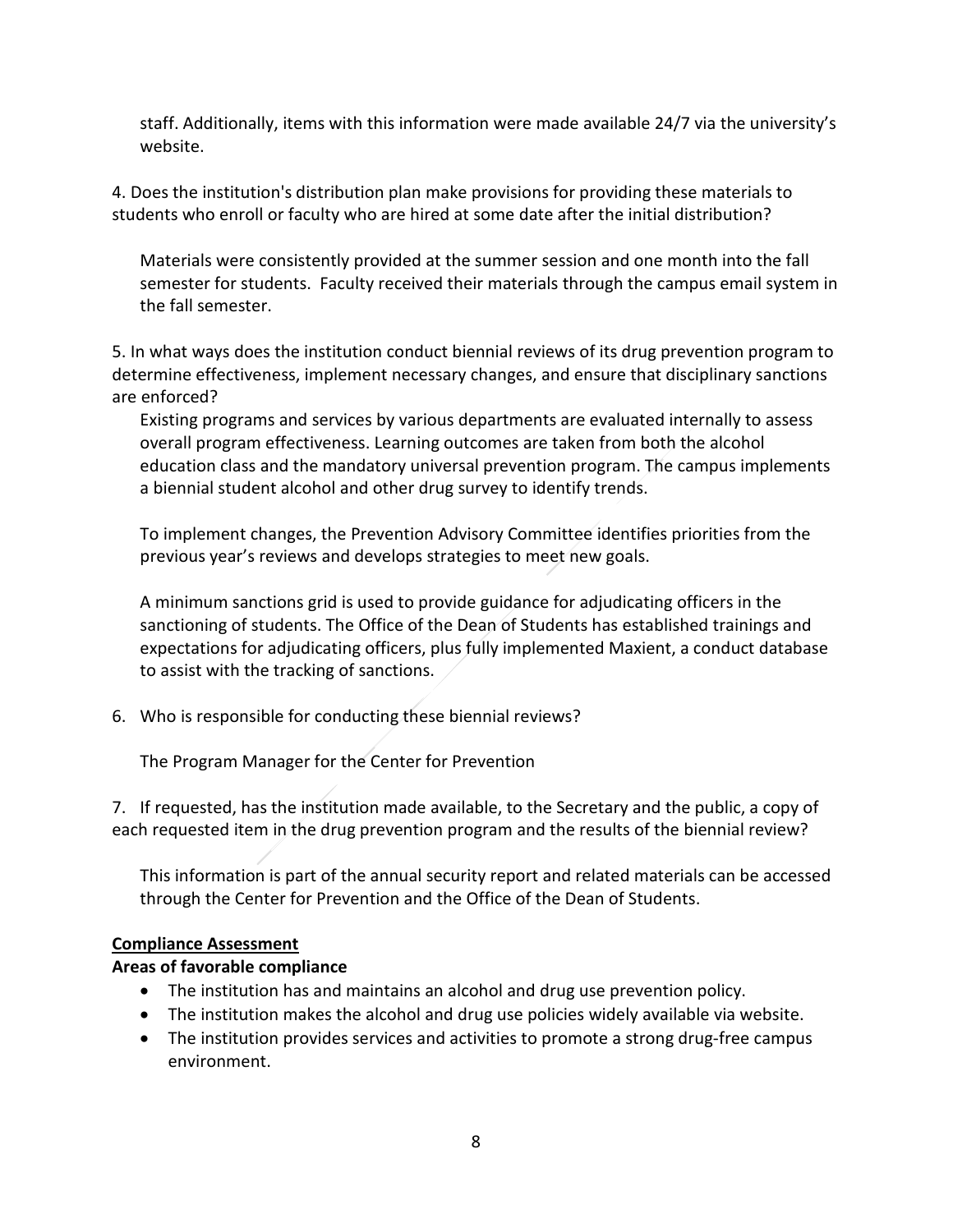- The institution conducts a review every two years of its drug prevention program and policy to determine effectiveness, recommends necessary changes, and ensures that disciplinary sanctions are enforced.
- The institution collects student data on AOD use and abuse.
- The institution employs a rubric to guide sanctioning.
- The institution has made progress on recommendations from the 2017 Biennial Review

#### **Areas for improvement**

- There is a need to evaluate programs more consistently.
- Ensure that second semester students and mid-year employee hires receive the information consistently.

## **Recommendations for 2017-2019**

#### **Recommendation #1**

Utilize peer educators to address prevention and education of AOD abuse issues to UWSP students.

#### **Progress Made**

The Center for Prevention utilized peer educators since the fall of 2017. The peer educators' primary focus areas have been AOD prevention and education using outreach and one-on-one behavior change facilitation.

The decision to utilize peer educators was intentional and grounded in best practice. Research shows that college students often feel most comfortable talking with peers about their alcohol and drug use and other health behaviors. Peer influence can have significant positive effects on student learners because student's decisions are influenced by the behaviors and beliefs of their peers (Allison et, al, 2014).

Each semester, the peer educators spend approximately 275 total hours doing a variety of education and prevention initiatives. They have intentional 1-1 conversations with students regarding alcohol and/or drug use and had a direct impact on 2,000 students each semester through programing and outreach. The peer educators also spend their time doing promotions, trainings, content development, social media outreach, and event planning.

### **Recommendation #2**

Develop an updated AODA strategic plan that will build off the foundation of the progress of the 2017 AODA strategic plan. Focus areas should be prevention and environmental management.

### **Progress made**

In the summer 2016, the Dean of Students and the Vice Chancellor of Student Affairs gave the charge for a strategic planning group to come together and determine the next steps for AODA prevention and intervention at UWSP. The mission of the new strategic plan was to build off the success of the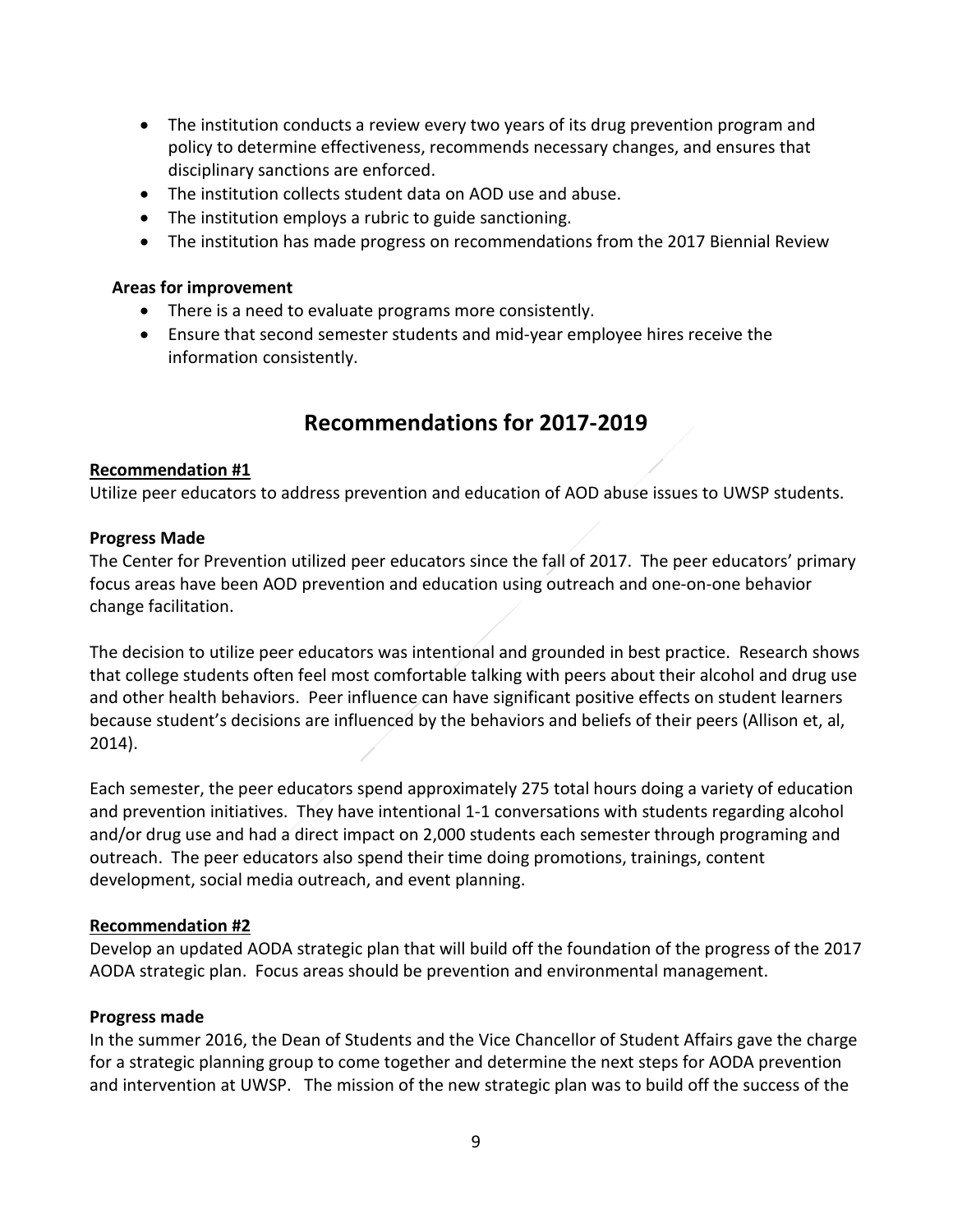2011 AODA strategic plan. These current practices from the 2011 AODA strategic plan have become the foundation of our AODA work

- The University student conduct process. The student conduct system emphasizes the development of each student's acceptance of his/her own personal and social responsibilities. The process provides and helps maintain an atmosphere that is conducive to academic achievement.
- Adjudication of non-academic behavioral misconduct that occurs outside university lands.
- Alcohol education programs for first, second, and third violations of AOD policies
- Marijuana education for first, second, and third violations of AOD policies
- Mandatory Universal Prevention program call *Think About It* for all First-Year undergraduate, transfer, and graduate students.

The 2017 AODA strategic plan can be found on the UWSP Center for Prevention website. <https://www.uwsp.edu/dos/aoda-ipv/Pages/default.aspx>

The PAC committee is made up of UWSP faculty, staff, students, and community members who participated in the development of the 2017 AODA and IPV strategic plans. This team meets once a month. Members include:

Stacey Duellman, UWSP Center for Prevention Program Director Gary Garske, Portage County Health Planner Ann Ninnemann, UWSP Women's Hockey Coach Marc Young, UWSP Director of Admissions Jessica Bowers, UWSP Assistant Professor, Department of Sociology and Social Work Sarah Johannes, UWSP Greek Life Coordinator Jenna Fremstad, UWSP Residential Living Hall Director Jessica King, CAP services/SAVS victim advocate Kaityln Keech, UWSP Student and PAVE executive director

## **Recommendation #3**

Improve evaluation practices for prevention and intervention programs and services. Evaluation should also include mandated referrals and informal follow-up.

### **Progress made**

The Center for Prevention developed and administered evaluations for educational sanctions, specifically PACE and BASICS. Also, evaluations were developed and administered for AODA-related program and services through athletics, the Greek community, student organizations, and other AOD related programs.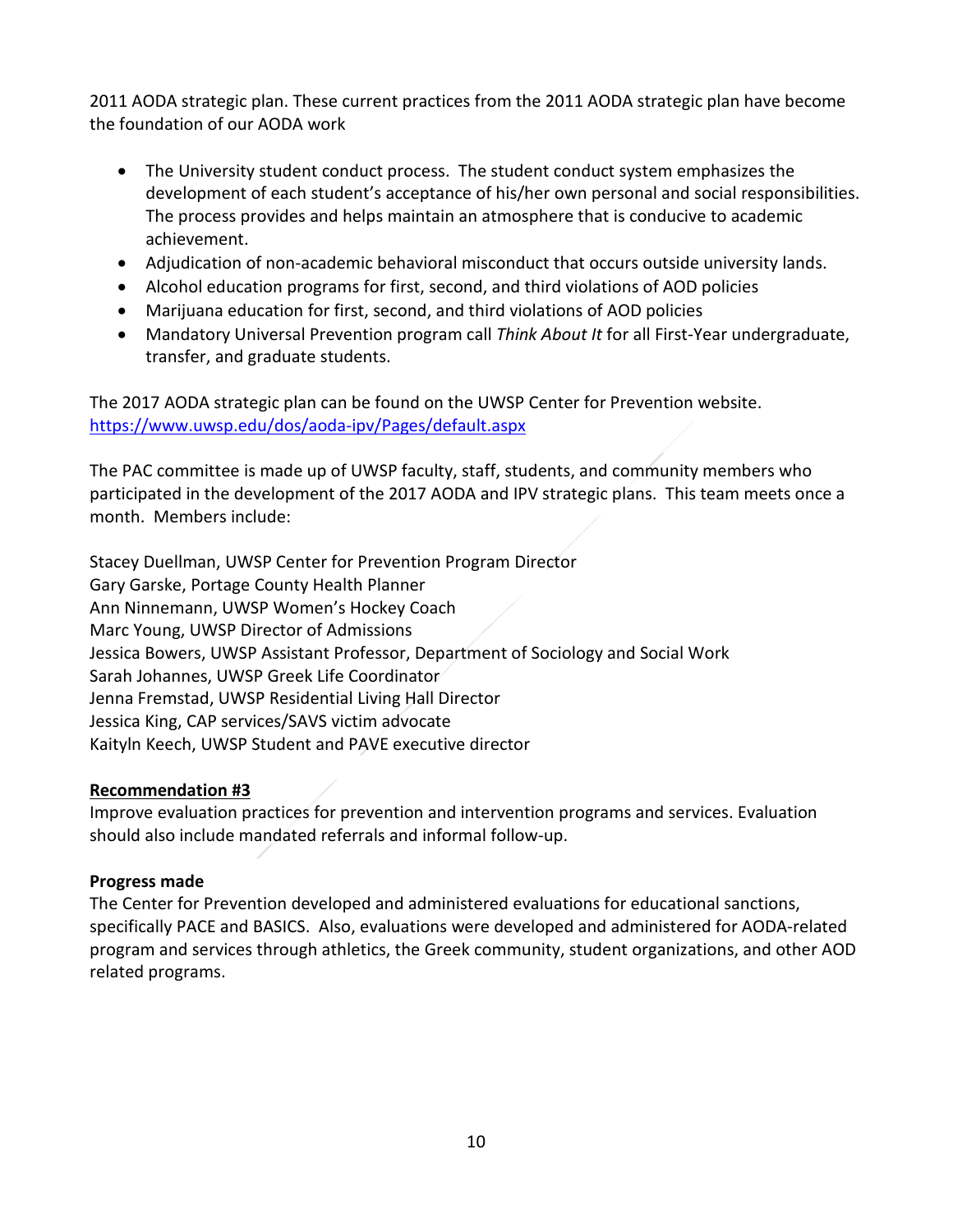## **Recommendation #4**

Implement parental education and communication as a beneficial strategy for AODA prevention or intervention.

### **Progress Made**

Parental education started with summer orientation in fall of 2012 and has continued to grow. A comprehensive and sustainable communications plan has been started and does include social media outlets, website information, and face-to-face conversations at orientation. The communications plan focuses on social norms, parental expectations, talking points for discussions with their students, and UWSP alcohol and drug policies.

#### **Recommendation #5**

Implement AODA bystander intervention training for athletes, student organizations, and the Greek community. Utilize best practice programs and determine key constitutions and student leaders to be trained in facilitating these programs

### **Progress Made**

Sexual violence prevention bystander training has been implemented and the program does include some AODA information or how to be an active bystander when using or around alcohol and other drugs.

## **Goals for 2019-2021**

1. The Center for Prevention will continue to apply for grant funding from community or state providers to support paid peer educators.

2. The Center for Prevention staff will continue to work with the Prevention Advisory Committee (PAC) to address the most prevalent AOD issues at UWSP. The strategic plan should include strategies for prevention/reducing the use of vaping, policy development surrounding alcohol licensing agreements, Universal interpersonal violence prevention efforts.

3. All parents of First-Year freshman will receive a parent handout. Handbooks will be sent to parents in the summer before school starts. Follow-up with parent will be through social media outlets, website information, and, face-to-face conversations at orientation. The parent handbook will focus on UWSP student social norms, talking points for discussions with their students, and UWSP alcohol and drug policies.

4. Evaluations for marijuana related sanctions will be developed and implement. Also, long term follow-ups (2-week and 6-weeks after educational sanction) for AOD behaviors will be developed and administered.

5. Develop a bystander training focused on alcohol and other drug prevention and sexual violence prevention. This training will be included in a grant proposal to the NCAA for a three-year funding opportunity. Therefore, the training will be geared towards athletes.

6. Establish a group of 10-12 campus and community members who will be trained in the Safe Bar program and begin implementing these trainings in the Portage County Bars.

7. Collaborate with the Portage County AODA Coalition to develop sober server ordinances as a alcohol licensing agreement condition.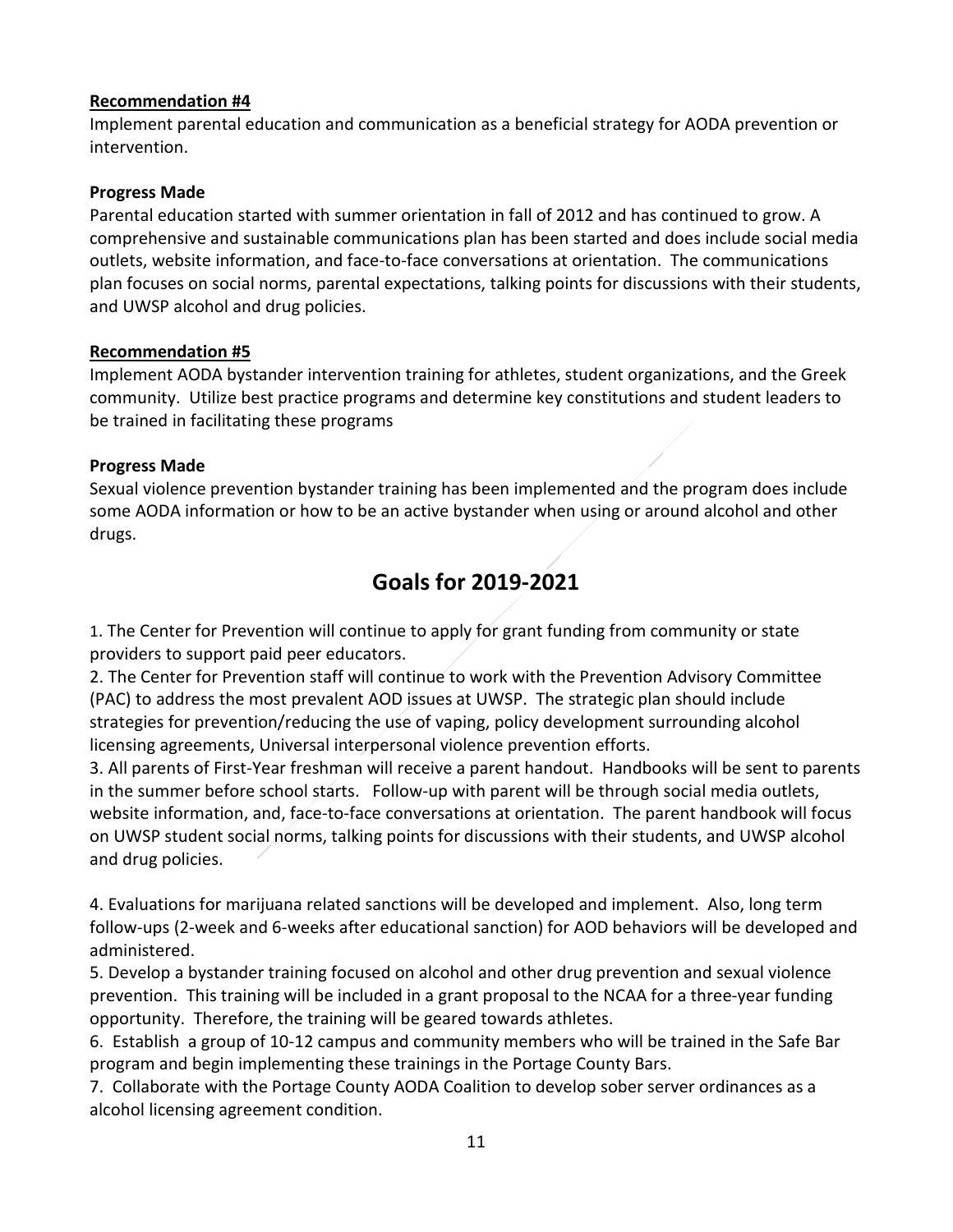## **UWSP Alcohol and Other Drug Abuse Annual Notification**

Standards of Conduct are communicated in UW system Chapter 18 Conduct on University Lands. (The following is excerpted.)

## **The University of Wisconsin-Stevens Point (UWSP) is a tobacco-free campus.**

The University of Wisconsin - Stevens Point Tobacco-free Policy is effective August 25, 2014. The policy applies to all the UW- Stevens Point facilities and vehicles, owned or leased, regardless of location. The use of tobacco products shall not be permitted in any enclosed place, including private residential space within UW- Stevens Point buildings. The use of tobacco products shall also be prohibited outdoors on all UW-Stevens Point campus property, including parking lots. This policy applies to all students, faculty, staff and other persons on campus, regardless of the purpose for their visit.

## Exceptions

Nicotine replacement products approved by the FDA (e.g. patches, gum, products for similar purposes.) are allowed for use on campus to support persons in the process of overcoming nicotine addiction.

This policy does not apply to the practice of cultural activities by American Indians that are in accordance with the American Indian Religious Freedom Act, 42 USC, sections 1996 and 1996a. All ceremonial-use exceptions must be approved in advance by the Facilities Services Department.

This policy does not apply to sponsored research projects in education or clinical instruction approved by the appropriate college dean. Any university sponsored artistic performers are also exempt from this policy. All other exceptions may be brought to the Dean of Students OR the Director of Human Resources for case by case approval.

The use or possession of alcohol beverages (fermented malt beverages and intoxicating liquors containing 0.5% or more of alcohol by volume) is prohibited on all university premises, except in faculty and staff housing and as permitted by the chief administrative officer, subject to statutory age restrictions. No person may procure, sell, dispense or give away alcohol beverages to any person contrary to the provisions of ch. 125, Stats.

No person may intentionally use or possess marijuana on university lands. No person may use, or possess with the primary intent to use, drug paraphernalia to plant, propagate, cultivate, grow, harvest, manufacture, compound, convert, produce, process, prepare, test, analyze, pack, repack, store, contain, conceal, inject, ingest, inhale or otherwise introduce into the human body a controlled substance or controlled substance analog in violation of ch. 961, Stats. In this subsection, the term "drug paraphernalia" has the meaning specified in s. 961.571(1), Stats.; the term "controlled substance" has the meaning specified in s. 961.01(4), Stats.; and the term "controlled substance analog" has the meaning specified in s. 961.01(4m), Stats.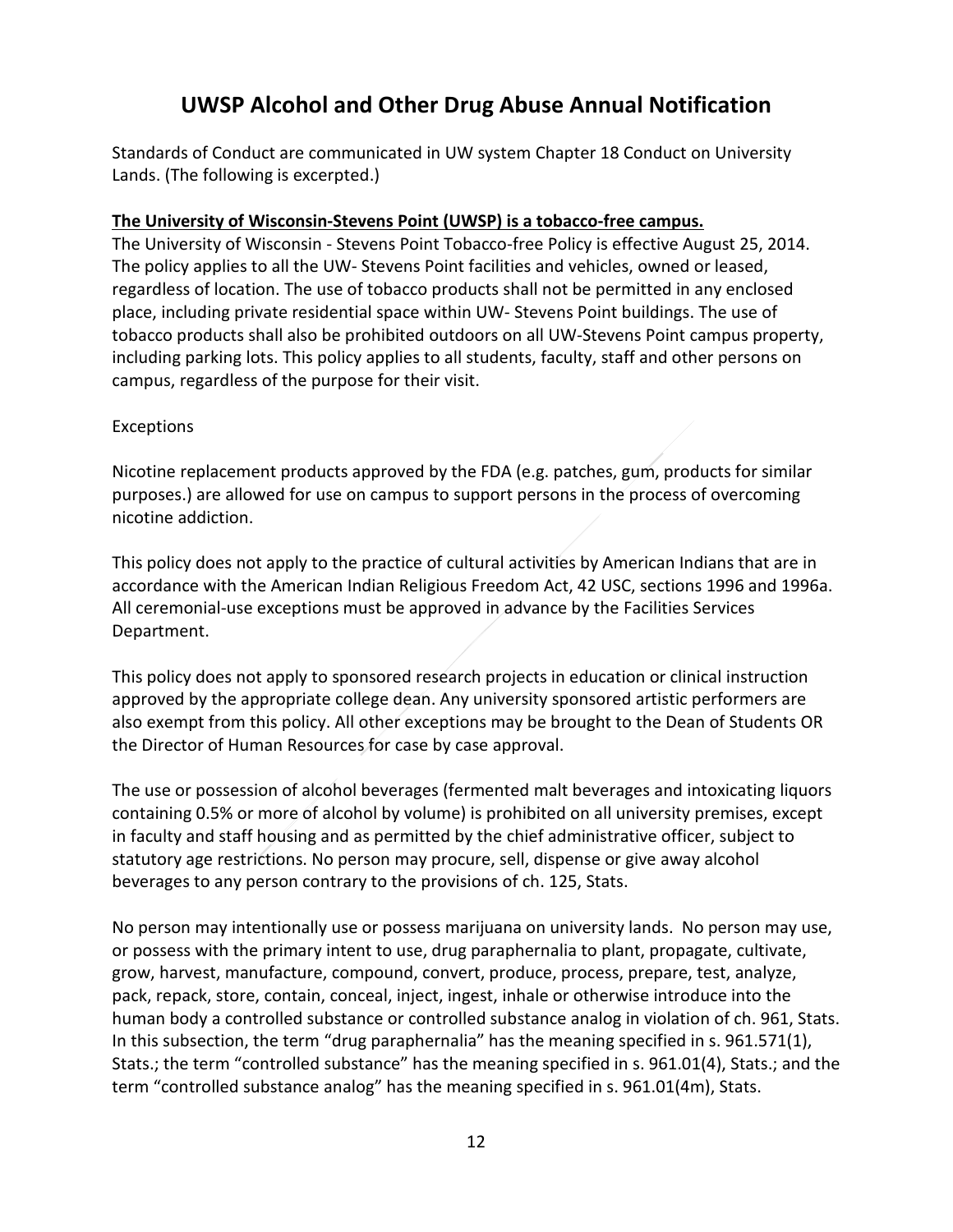## **Legal Sanctions**

The following ordinances and fines are excerpted from the UWSP protective services website: University of Wisconsin System Chapter 18:

Conduct on University Lands

- Underage drinking violation tavern related (17-20 yr olds), 1st offense \$452.50
- Underage drinking violation non-tavern related (17-20 yr olds), 1st offense \$263.50
- Identification card violation carrying, obtaining, providing, making, altering, duplicating (use of another's id without consent is a felony) (17-20 yr olds) \$515.50
- Sale of alcohol beverage without license/permit (illegal taverns or house parties) 1st offense\$389.50
- Procure for/sell/dispense/give alcohol to an underage person 1st offense \$389.50
- Being Loud, abusive, arguing, etc. \$186.00
- Aggravated loudness, abusiveness, profanity, involving property damage \$326.50
- Fighting, resisting arrest \$263.50
- Open intoxicant or malt beverage on public way \$236.50
- Littering \$200.50
- Causing damage to property/graffiti \$263.50
- Urinating/defecating on public/private property without owner's consent \$175.50

## **Wisconsin State Sanctions**

The Uniform Controlled Substances Act, Chapter 961 of the Wisconsin Statutes, regulates controlled substances and outlines specific penalties for the violation of the regulations.

- A first-time conviction for possession of a controlled substance can result in a sentence of up to one year in prison and a fine of up to \$5,000.
- Sec. 961.41(3g), Stats. A person convicted of manufacturing a controlled substance, delivering a controlled substance, or possessing a controlled substance with an intent to manufacture or deliver, can be imprisoned for up to 30 years and fined up to \$1,000,000.
- Secs. 961.41(1) and (1m), Stats. Penalties vary according to the type of drug involved, the amount of drug confiscated, the number of previ-ous convictions, and the presence of any aggravating factors. The distribution of a controlled substance to a minor can lead to the doubling of an authorized sentence term.
- Sec. 961.46, Stats. Wisconsin has formidable legal sanctions that restrict the use of alcohol in various situations. It is illegal to procure for, sell, dispense or give away alcohol to anyone who has not reached the legal drinking age of 21 years.
- Sec. 125.07(1)(a)(1), Stats. Every adult has a legal obligation to prevent the illegal consumption of alcohol on premises owned by the adult or under the adult's control.
- Sec. 125.07(1)(a)(3), Stats. A first-time violator of either of the above subsections can be fined up to \$500. It is against the law for an underage person to procure or attempt to procure an alcoholic beverage, to falsely represent his or her age for the purpose of obtaining alcohol, to enter premises licensed to sell alcohol, or to consume or possess alcohol on licensed premises.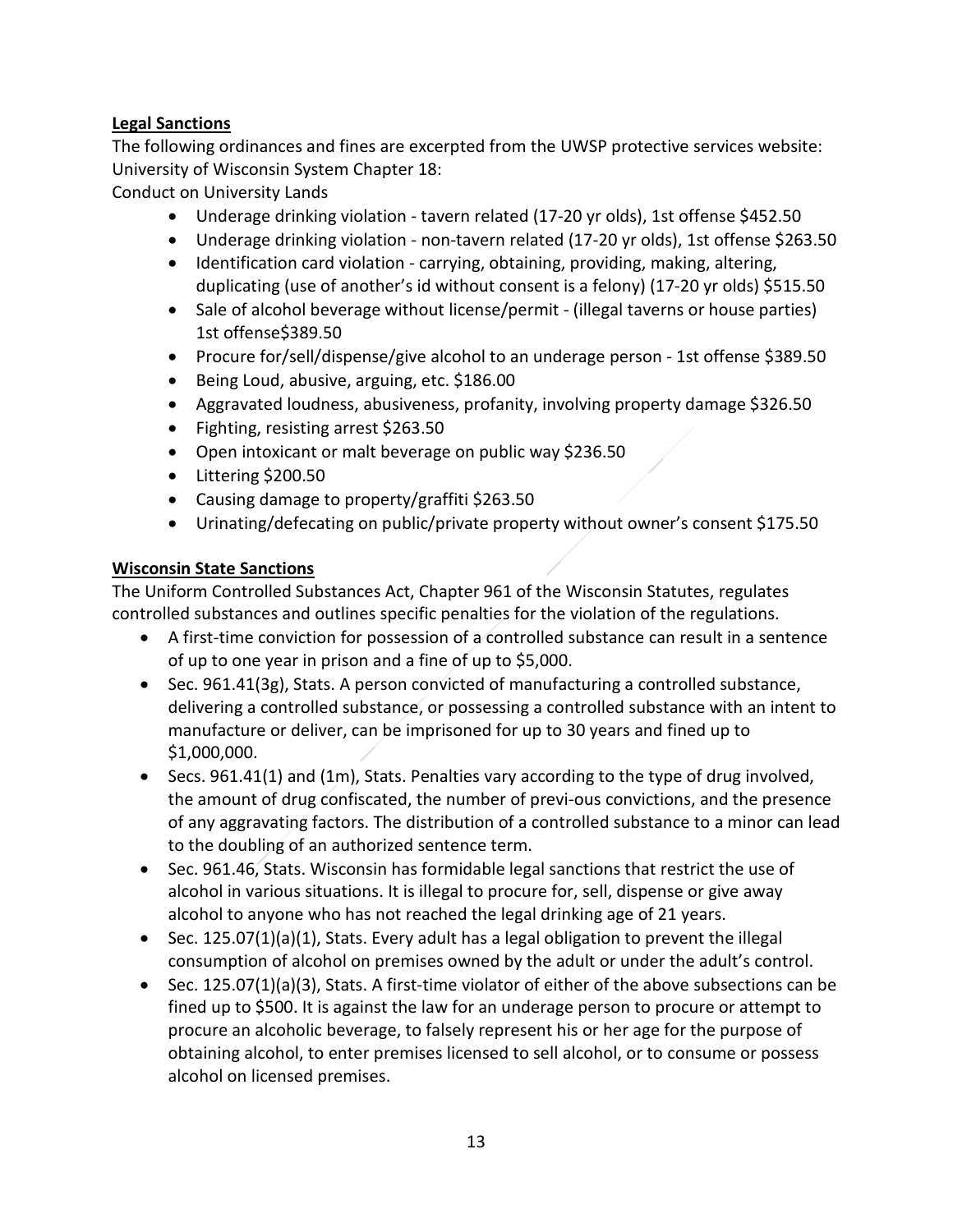• Sec. 125.07(4)(a), Stats. A first-time underage violator of Section 125.07(4)(bs), Stats., can be fined up to \$500, ordered to participate in a supervised work program, and have their driver's license suspended.

## **Federal Legal Sanctions**

Pursuant to federal law, the United States Sentencing Guidelines establish mandatory minimum penalties for categories of drug offenses and provide for penalty enhancements in specific cases.

- Under these federal guidelines, courts can sentence a person for up to 6 years for unlawful possession of a controlled substance, including the distribution of a small amount (less than 250 grams) of marijuana; a sentence of life imprisonment can result from a conviction of possession of a controlled substance that results in death or bodily injury; and, possession of more than 5 grams of cocaine can trigger an intent to distribute penalty of 10 –16 years in prison.
- 1st conviction: Up to 1 year imprisonment and fined at least \$1,000 but not more than \$100,000, or both. After 1 prior drug conviction: At least 15 days in prison, not to exceed 2 years and fined at least \$2,500 but not more than \$250,000, or both
- After 2 or more prior drug convictions: At least 90 days in prison, not to exceed 3 years and fined at least \$5,000 but not more than \$250,000, or both.
- 21 U.S.C. 853(a)(2) and 881(a)(7) Forfeiture of personal and real property used to possess or to facilitate possession of a controlled substance if that offense is punishable by more than 1 year imprisonment.
- 21 U.S.C. 881(a)(4) Forfeiture of vehicles, boats, aircraft or any other conveyance used to transport or conceal a controlled substance.
- 21 U.S.C. 844a Civil fine of up to \$10,000.
- 21 U.S.C. 862 Denial of Federal benefits, such as student loans, grants, contracts, and professional and commercial licenses, up to 1 year for first offense, up to 5 years for second and subsequent offenses.
- 18 U.S.C. 922(g) Ineligible to pur-chase, receive or transport a firearm. Miscellaneous Revocation of certain Federal licenses and benefits, e.g. pilot licenses, public housing tenancy, etc.

## **Health Risks**

This is a brief summary of some of the principal health risks and hazards associated with the use of illicit drugs and alcohol. It is neither comprehensive nor exhaustive. For more detailed information concerning the dangers of drugs and alcohol, students should consult your doctor or a drug and alcohol prevention or treatment specialist.

Alcohol has many academic, social, legal, physical, and financial risks. According to recent surveys, missing class, doing poorly in class, not remember actions, getting into fights, hangovers, and spending more money than expected were all reported by respondents to a campus survey about consequences of excessive alcohol use.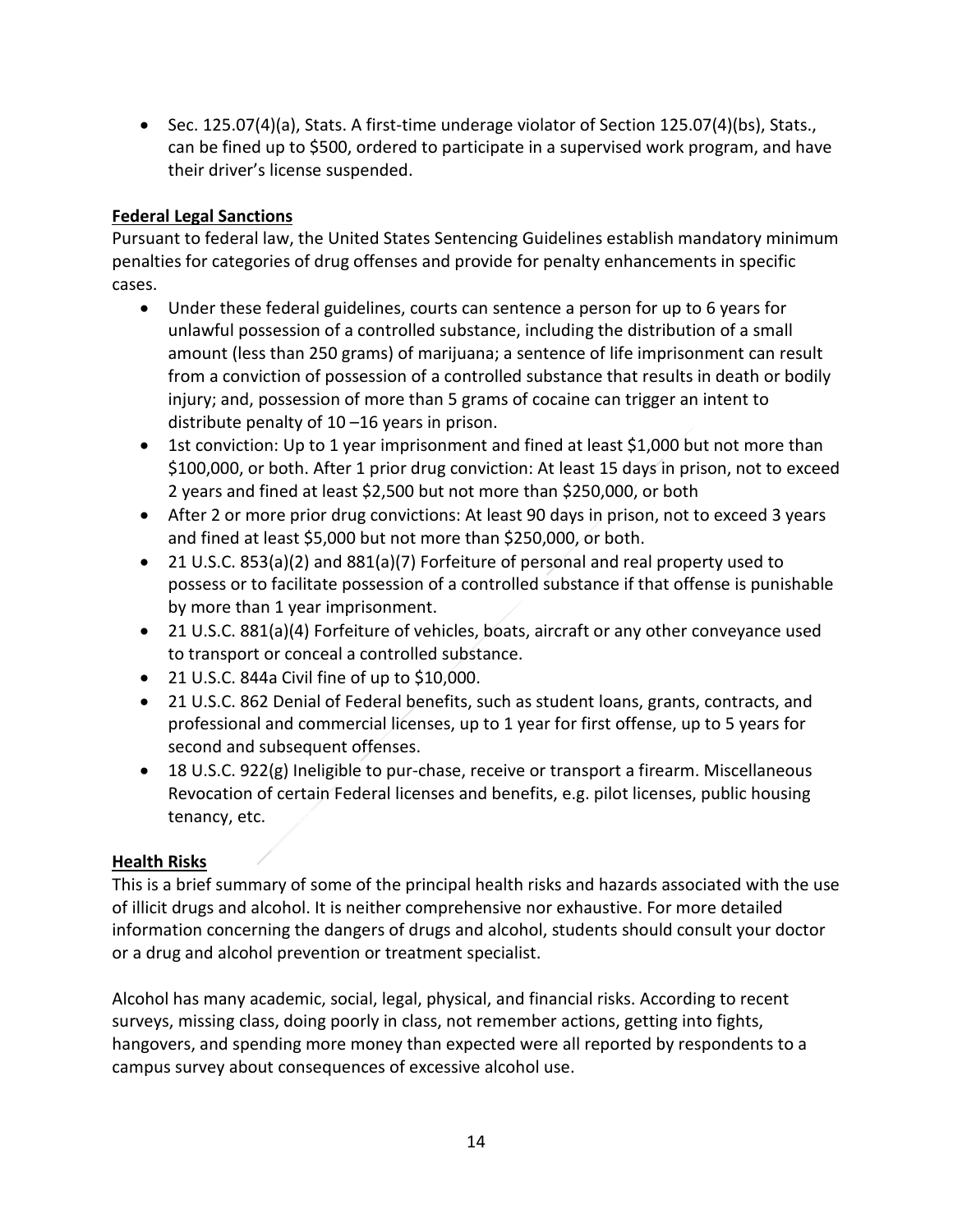Further, alcohol consumption causes a number of marked changes in behavior. Even low doses significantly impair the judgment and coordination required to drive a car safely, increasing the likelihood that the driver will be involved in an accident. Low to moderate doses of alcohol also increase the incidence of a variety of aggressive acts, including sexual violence. Moderate to high doses of alcohol cause marked impairments in higher mental functions, severely altering a person's ability to learn and remember information. Very high doses cause respiratory depression and death. If combined with other depressants of the central nervous system, much lower doses of alcohol will produce the effects just described. Repeated use of alcohol can lead to dependence. Sudden cessation of alcohol intake is likely to produce withdrawal symptoms, including severe anxiety, tremors, hallucinations, and convulsions.

Alcohol withdrawal can be life-threatening. Long-term consumption of large quantities of alcohol, particularly when combined with poor nutrition, can also lead to permanent damage to vital organs such as the brain and the liver. Mothers who drink alcohol during pregnancy may give birth to infants with fetal alcohol syndrome. These infants have irreversible physical abnormalities and mental retardation. In addition, research indicates that children of alcoholic parents are at greater risk than others for becoming alcoholics.

Other Depressants (barbiturates, sedatives and tranquilizers)--Addiction, accidents as a result of impaired ability and judgment, alcohol overdose, overdose when used with other depressants, causes damage to a developing fetus, heart and liver damage.

Marijuana use can cause significant health and psychological risks. Use, even in the short term, impairs short-term memory, thinking, and physical coordination; causes poor depth perception, inability to process information, and memory lapse. Can also cause panic reaction and increase the risk of lung cancer and emphysema. Can interfere with judgment, attention span, concentration and overall intellectual performance. Impairs driving ability. May cause psychological dependence and compromise the immune system. Physical dependence is also a high risk for regular marijuana users.

Prescription Drug Misuse occurs when a person uses a medication for which he or she does not have a prescription. Typical prescription drugs that are misused include pain medications and stimulants. Not only is this use illegal, it can also be dangerous as the user is not under the care of a prescribing physician. There is great risk for addition with these medications.

Heroin is a highly addictive opioid drug, synthesized from morphine. Users often shift their drug use to heroin from prescription pain medications. Short term effects include dry mouth, nausea, vomiting, and severe itching. Other effects include drowsiness for several hours, reduced mental functioning and severely slowed heart and breathing functions. Use can also lead to coma and permanent brain damage. Heroin has a rapid tolerance, causing users to greatly increase the amount of the drug they use, which often leads to overdose.

Cocaine is highly addictive stimulant. Can cause addiction as well as cardiovascular system damage including heart attack, brain damage, seizures, lung damage, severe depression,